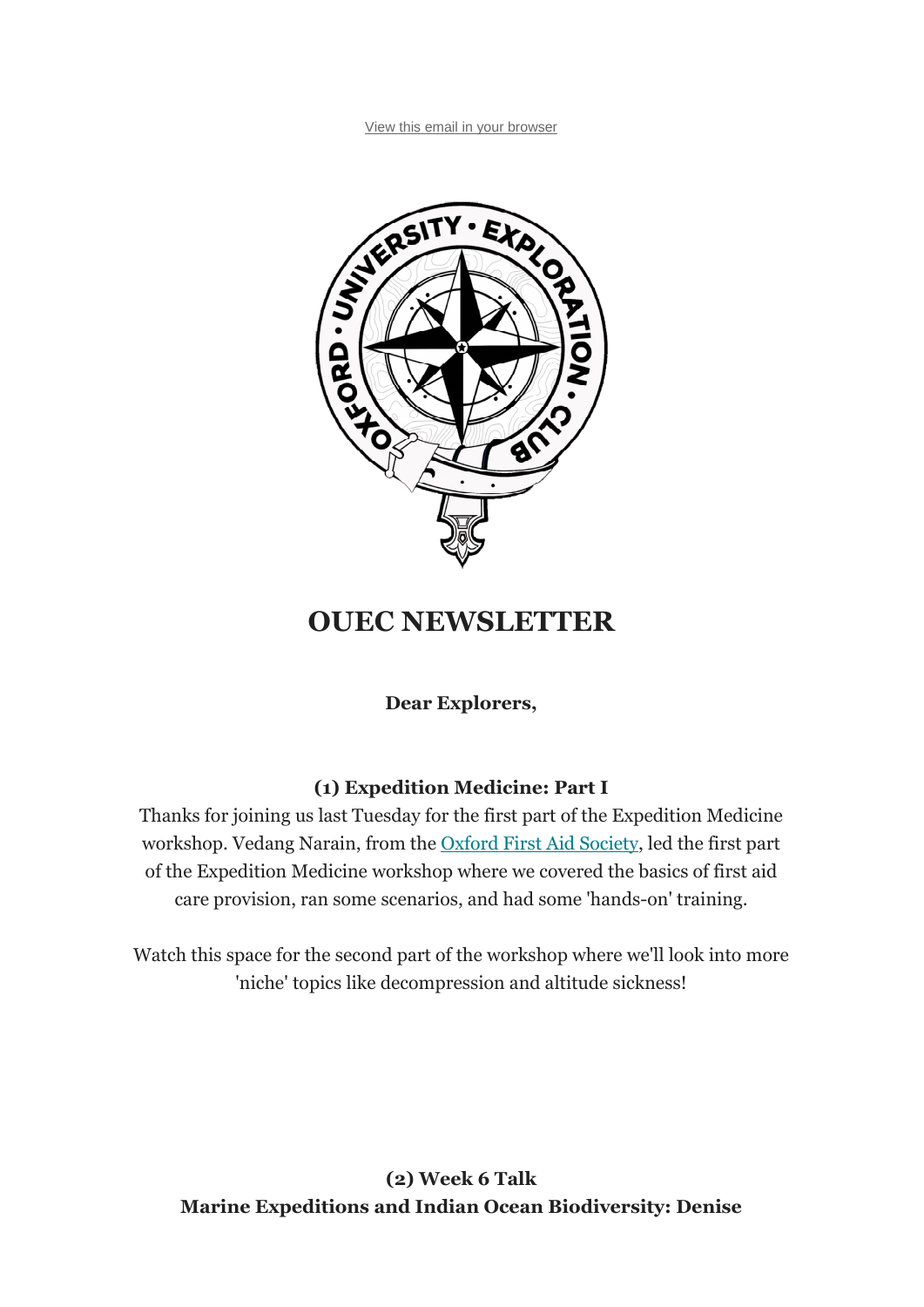#### **Swanborn**

Join Denise Swanborn as she discuses the numerous marine expeditions her research has enabled her to lead across the world, with the goal of mapping the seabed and understanding our ocean's ecology. Her current DPhil project aims to understand the effects that seabed topography has on the biodiversity of the Indian Ocean.

If oceanic expeditions are your thing, this talk is not to be missed!

## **Marine Expeditions and Indian Ocean Biodiversity - Denise Swanborn**

**Date:** Tuesday 22 February 2022 **Venue: \*\***Amersi Room\*\*, Brasenose College **Time:** 19.30h

**OUEC Membership** entitles you to **free entry** to all the talks and workshops, access to a range of Expedition Planning resources, subsidised tickets to Expedition-related events across the country, access to trips, and much more! Membership payment can be completed online or at any of our in person events. The Facebook page and Website have been updated with information on how to go about doing this, but for convenience **the form to show interest in membership can be found** here.

#### **Membership pricing is as follows:**

Term - £7 Year - £14 Life - £30

#### **Ticket entry to event:**

Non-members: £3 Members: Free of charge